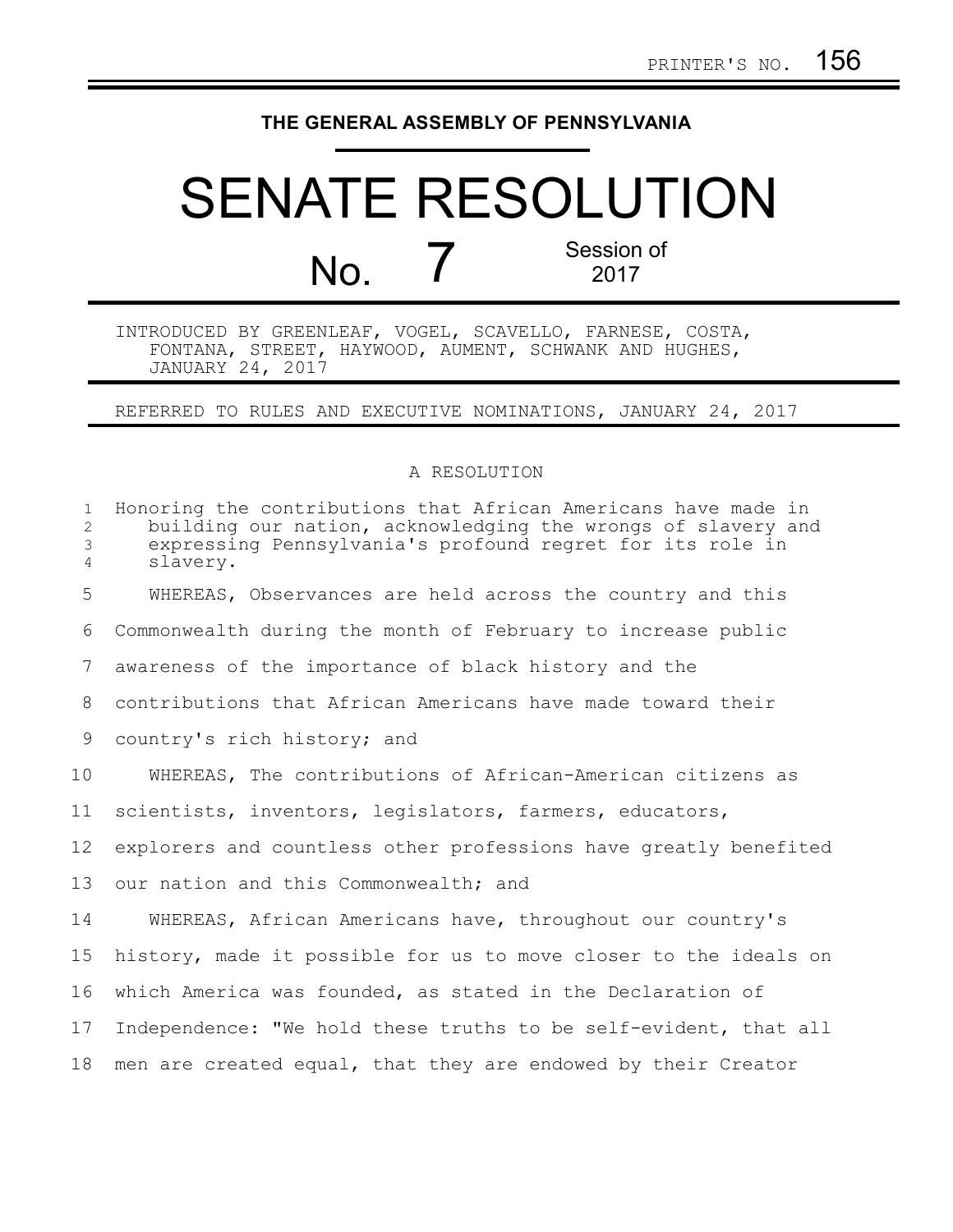with certain unalienable Rights, that among these are Life, Liberty and the pursuit of Happiness"; and 1 2

WHEREAS, During the existence of the trans-Atlantic slave trade, millions of Africans were forcibly abducted and enslaved in the New World and millions more died during passage; and WHEREAS, To prime Africans for slavery, the fundamental values of the Africans were shattered; and 3 4 5 6 7

WHEREAS, Slaves were brutalized, humiliated, dehumanized and subjected to the indignity of being stripped of their names and heritage, women and girls were raped and families were disassembled as husbands and wives, mothers and daughters and fathers and sons were sold into slavery apart from one another; and 8 9 10 11 12 13

WHEREAS, A series of complex colonial laws were enacted to relegate the status of Africans and their descendants to slavery, in spite of their loyalty, dedication and service to the country, including heroic and distinguished service in the Revolutionary War, the Civil War and all other conflicts and military actions involving the United States military; and WHEREAS, Colonial Pennsylvania was a slave-owning society with an estimated population of 11,000 slaves in 1754 and the lives of free blacks in the colony were controlled by law; and WHEREAS, While the United States outlawed the trans-Atlantic slave trade in 1808, the domestic slave trade in the colonies and illegal importation continued for several decades; and WHEREAS, The system of slavery had become entrenched in American history and the social fabric and the issue of enslaved Africans had to be addressed as a national issue, contributing to the Civil War from 1861 to 1865 and the passage of the 13th Amendment to the Constitution of the United States, which 14 15 16 17 18 19 20 21 22 23 24 25 26 27 28 29 30

20170SR0007PN0156 - 2 -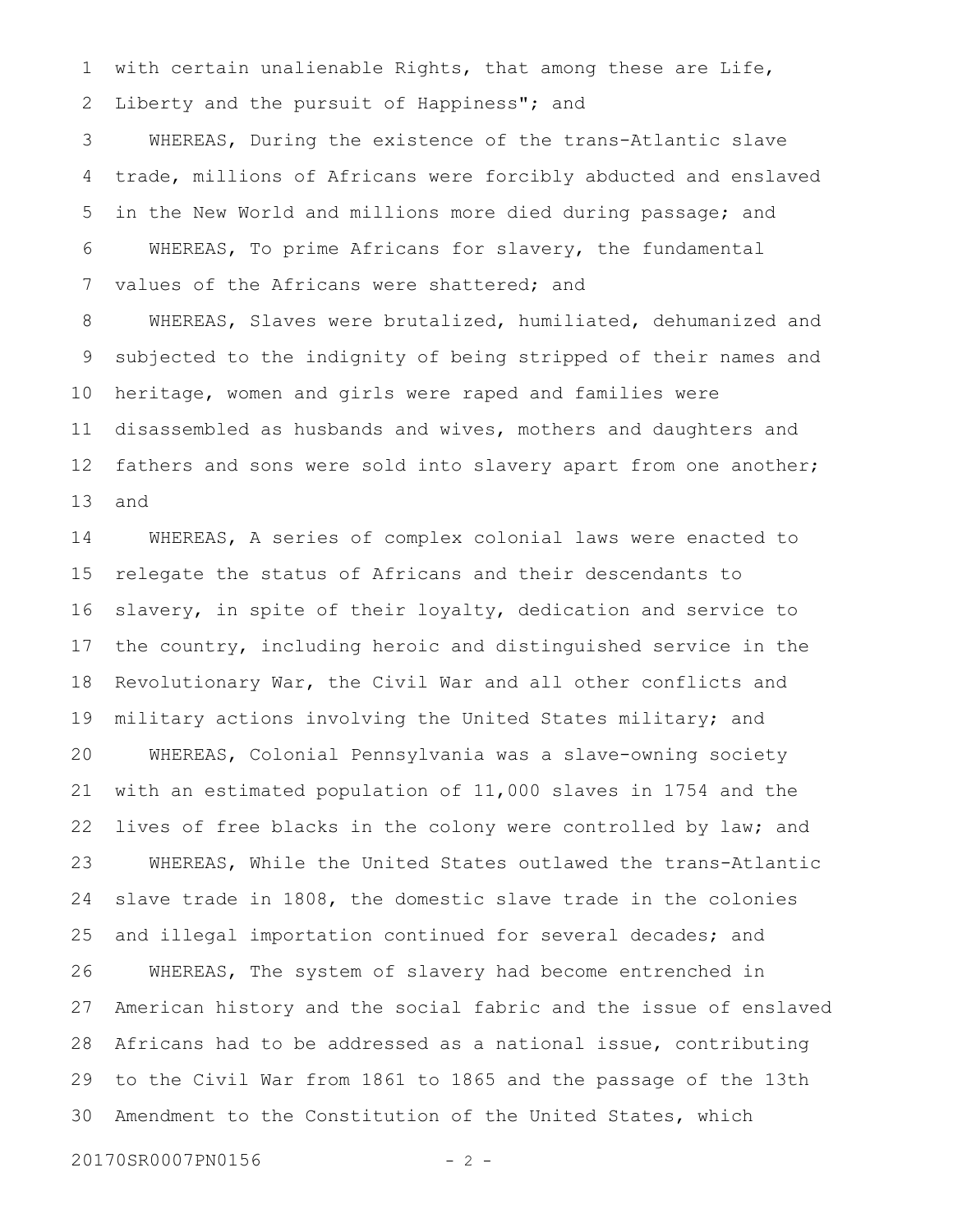abolished slavery and involuntary servitude on December 6, 1865; and 1 2

WHEREAS, Throughout their existence in the United States and during the decades after the Civil Rights Movement, African Americans have found the struggle to overcome the bitter legacy of slavery long and arduous and for many African Americans the scars left behind are unbearable, haunting their psyches and clouding their vision of the future and of the nation's many positive attributes; and 3 4 5 6 7 8 9

WHEREAS, The story of the enslavement of Africans and their descendants, the human carnage and the dehumanizing atrocities committed during slavery should not be purged from Pennsylvania's history or discounted; and 10 11 12 13

WHEREAS, The faith, perseverance, hope and endless triumphs of African Americans and their significant contributions to the development of this Commonwealth and the nation should be embraced, celebrated and retold for generations to come; and WHEREAS, An apology for centuries of brutal dehumanization and injustices cannot erase the past, but acknowledgement of the wrongs can speed racial healing and reconciliation and help Pennsylvanians confront the ghosts of their pasts; and WHEREAS, To date, nine states have issued resolutions 14 15 16 17 18 19 20 21 22

apologizing for slavery; and 23

WHEREAS, The House of Representatives of the Congress of the United States passed a resolution in 2008 apologizing for slavery and subsequent discriminatory laws and the Senate of the Congress of the United States passed a similar resolution in 2009; and 24 25 26 27 28

WHEREAS, It is important for Pennsylvania to make a formal apology for slavery so that it can move forward and seek 29 30

20170SR0007PN0156 - 3 -